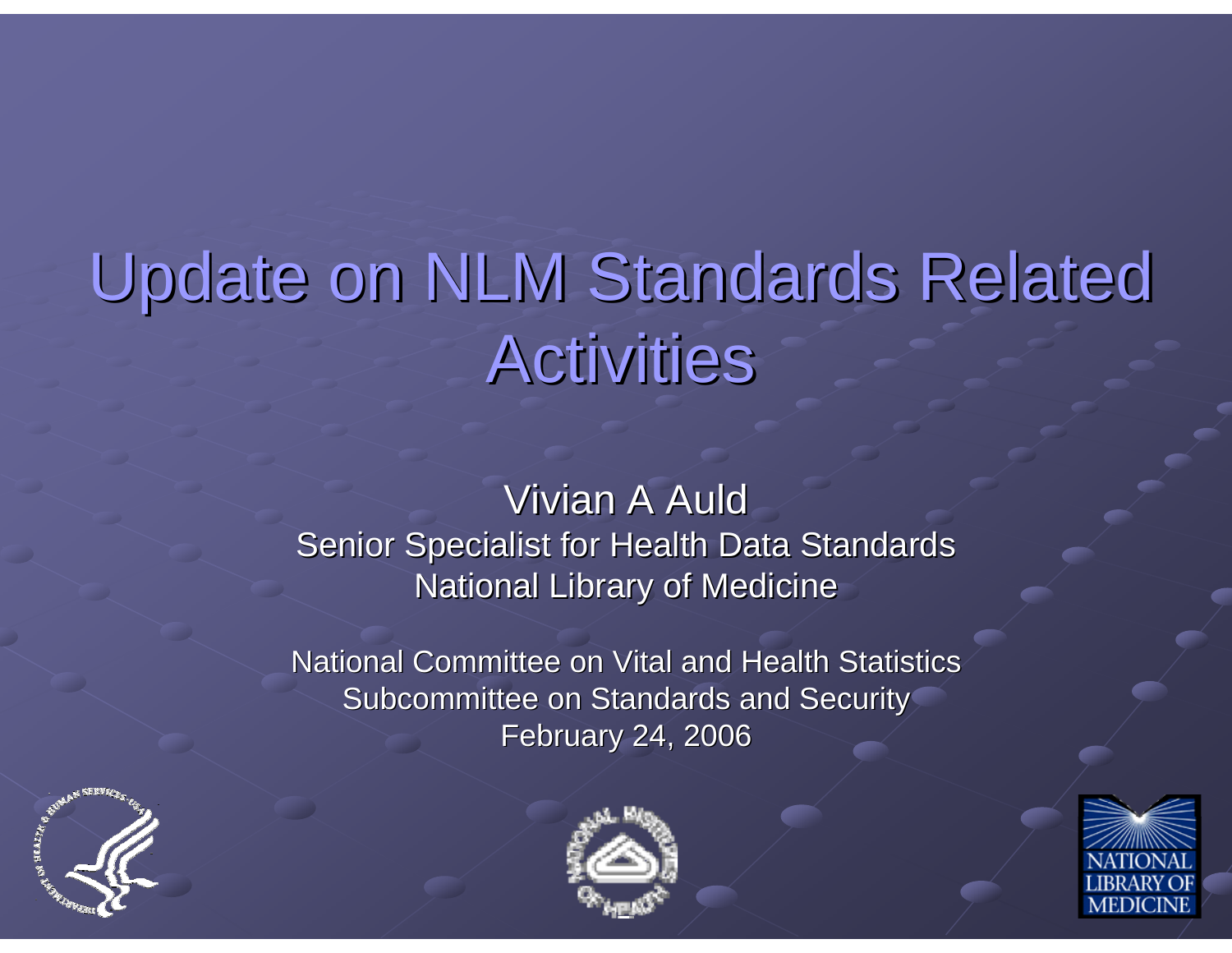### **Agenda**

**Recent Events** Update **UMLS Metathesaurus**  RxNorm **Introduction of DailyMed** ■ Status of **NLM / HL7 contract**  $\overline{\phantom{0}}$ **- Mapping Projects**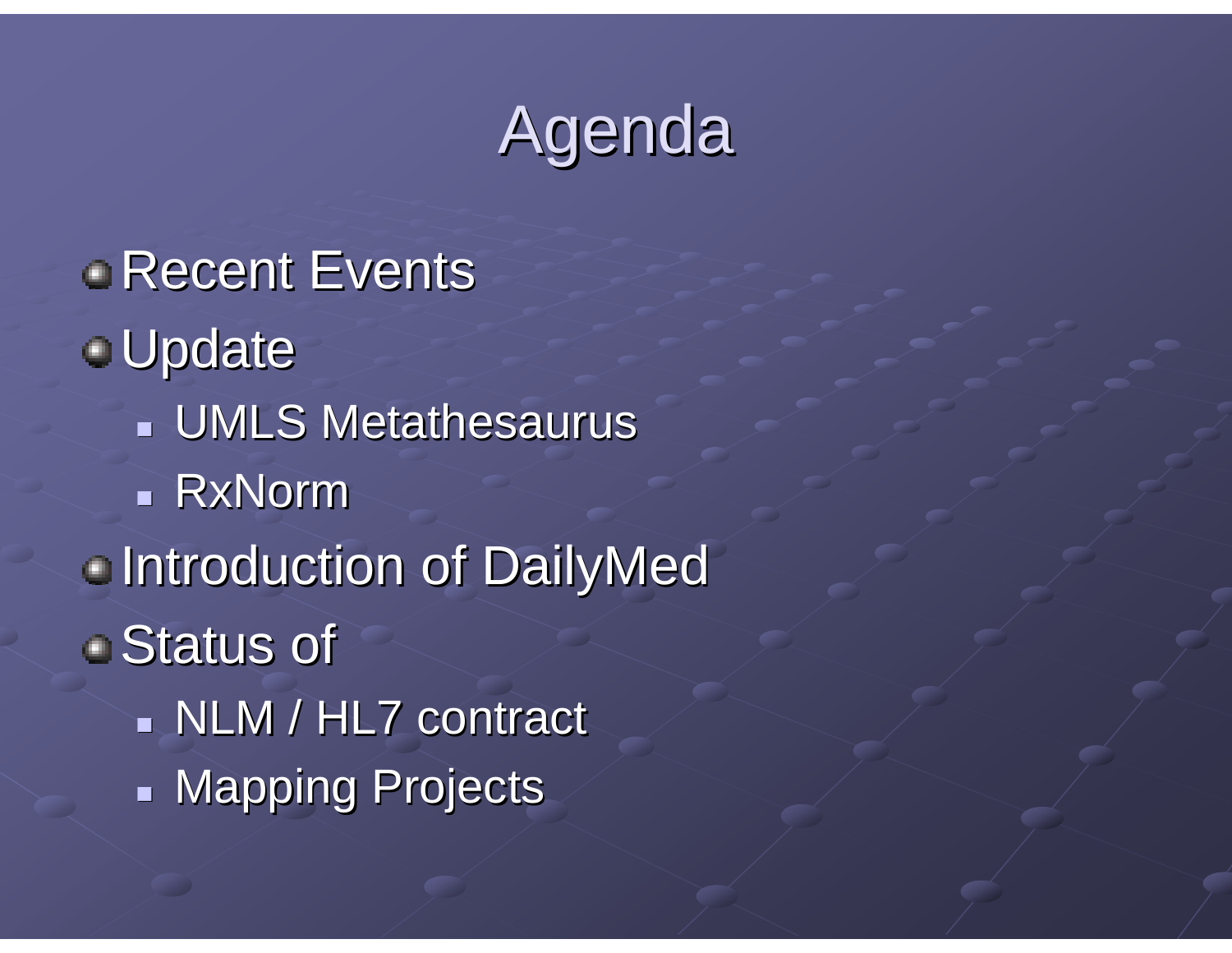

*Sept. 2005 Sept. 2005* - American Health Information Community Community – advisory committee of industry<br>leaders & agency heads – HHS Sec. chair – –– HHS Sec. chair

*Oct. 2005 Oct. 2005*– Office of National Coordinator for Health Information Technology (ONC), HHS awards contracts for (1) \*standards harmonization, (2) compliance certification, (3) privacy/security solutions

–– \*Commission on Systemic Interoperability<br>releases report

\*NLM involved at HHS request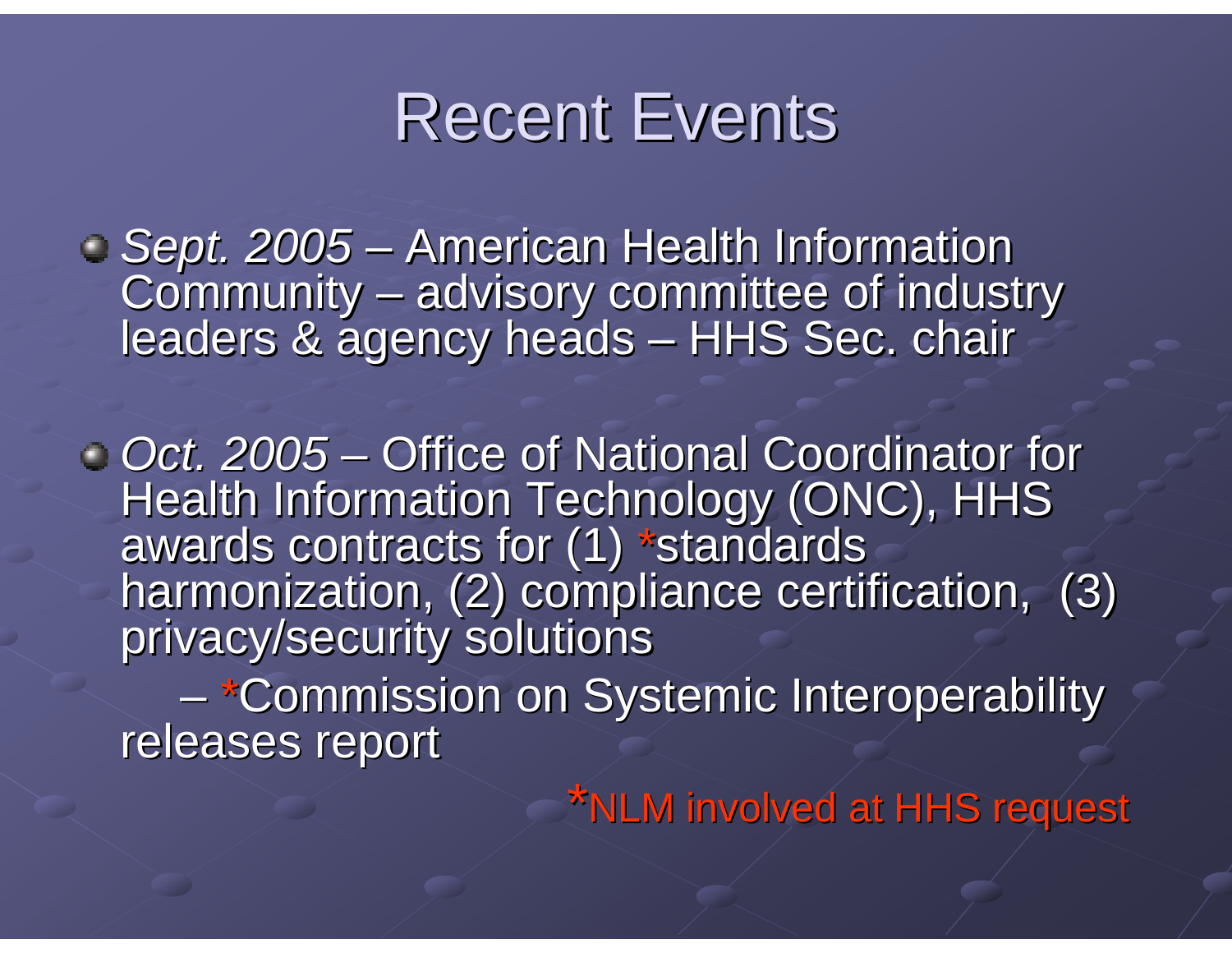### **Recent Events**

*Nov. 2005 Nov. 2005* **However the Common** – Medicare e-prescribing foundation standards named

**ONC awards 4 contracts for National** Health Information Network (NHIN) architecture prototypes architecture prototypes

### *Jan. 2006 Jan. 2006*

- $\mathbf{r}$ **Interagency Health Information Technology Policy Council**
- **Fighth S Health Information Technology Policy Council**

\*NLM involved at HHS request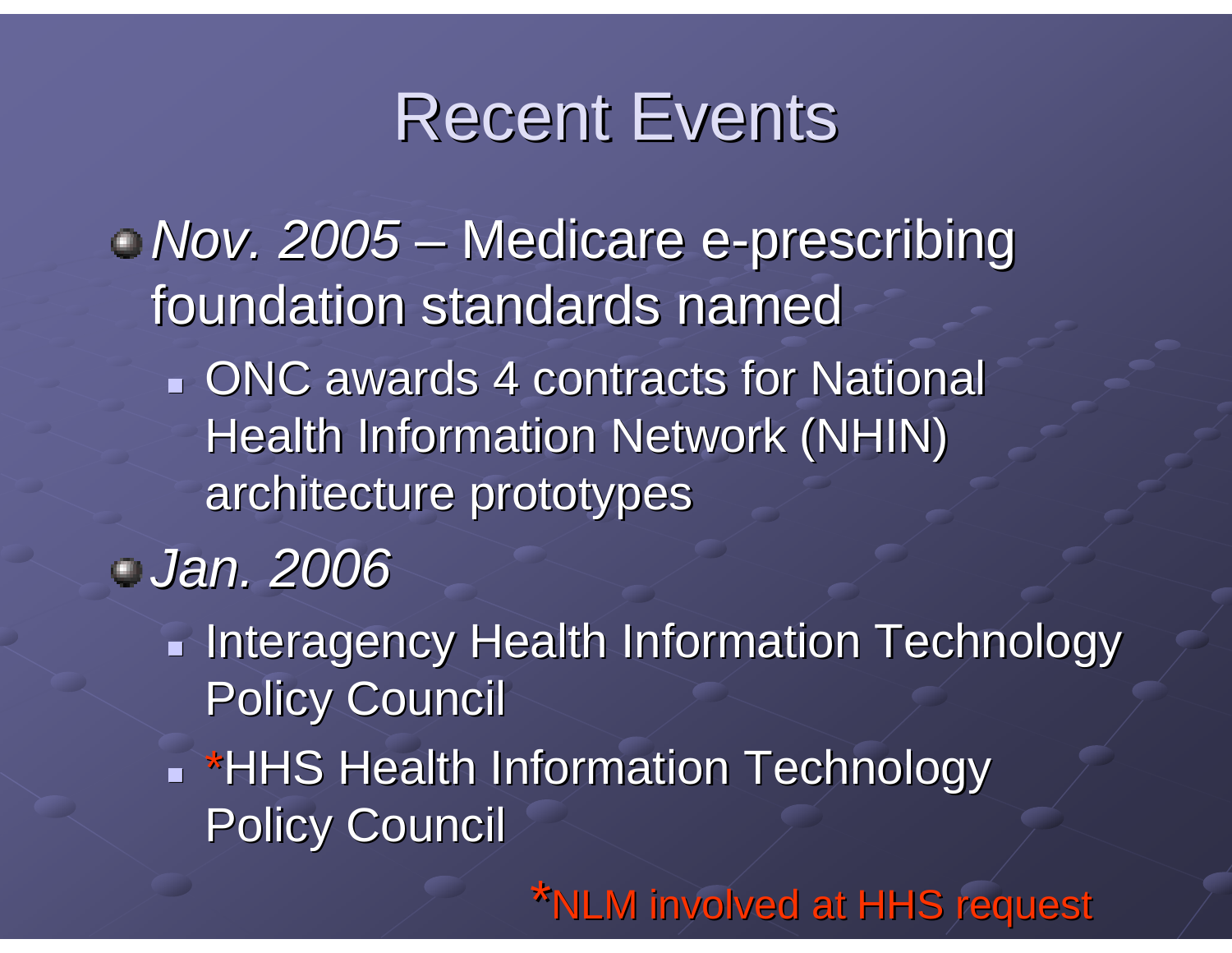### UMLS® – Moving from a Research Project to a Production System

### Includes: Includes:

**Transitioning from research branch (Lister Hill Center)** to production branch (Office of Computer and<br>Communications Systems and Library Operations)

#### $\blacksquare$  Migrating to new computer hardware and software

- Adding new staff to support improvements to documentation, training, QA, and customer support

**Primarily affects production of the Primarily affects production of the Metathesaurus release files.** 

**Research branch will still be heavily involved in continued development**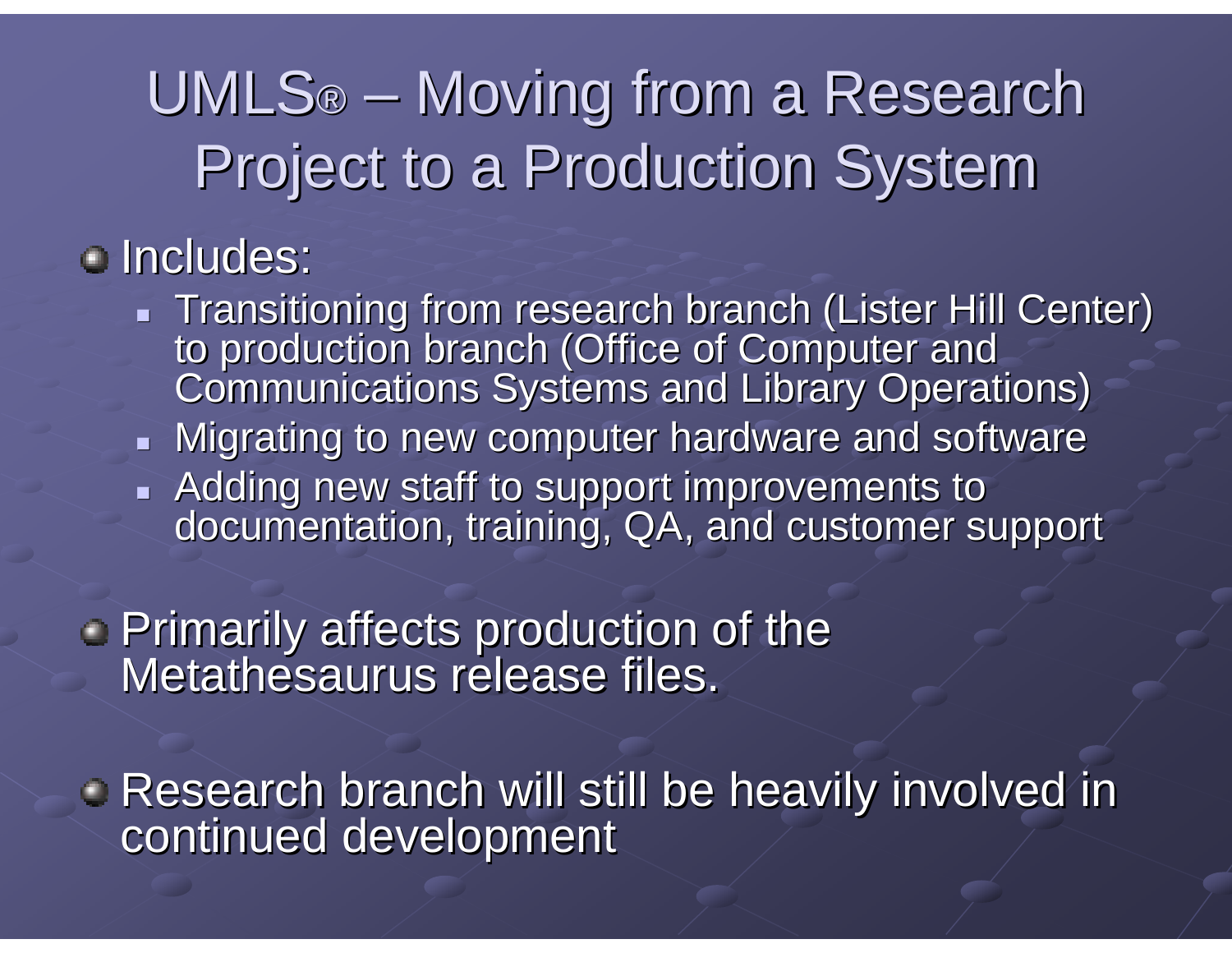## 2006AA UMLS Metathesaurus (February 2006) (February 2006)

1,276,301concepts 1,276,301concepts 5,021,400 unique "strings"  $(Eye, Eyes, eye = 3)$ 6,040,931 source vocabulary terms 6,040,931 source vocabulary terms 140 source vocabularies 140 source vocabularies 17 different languages 17 different languages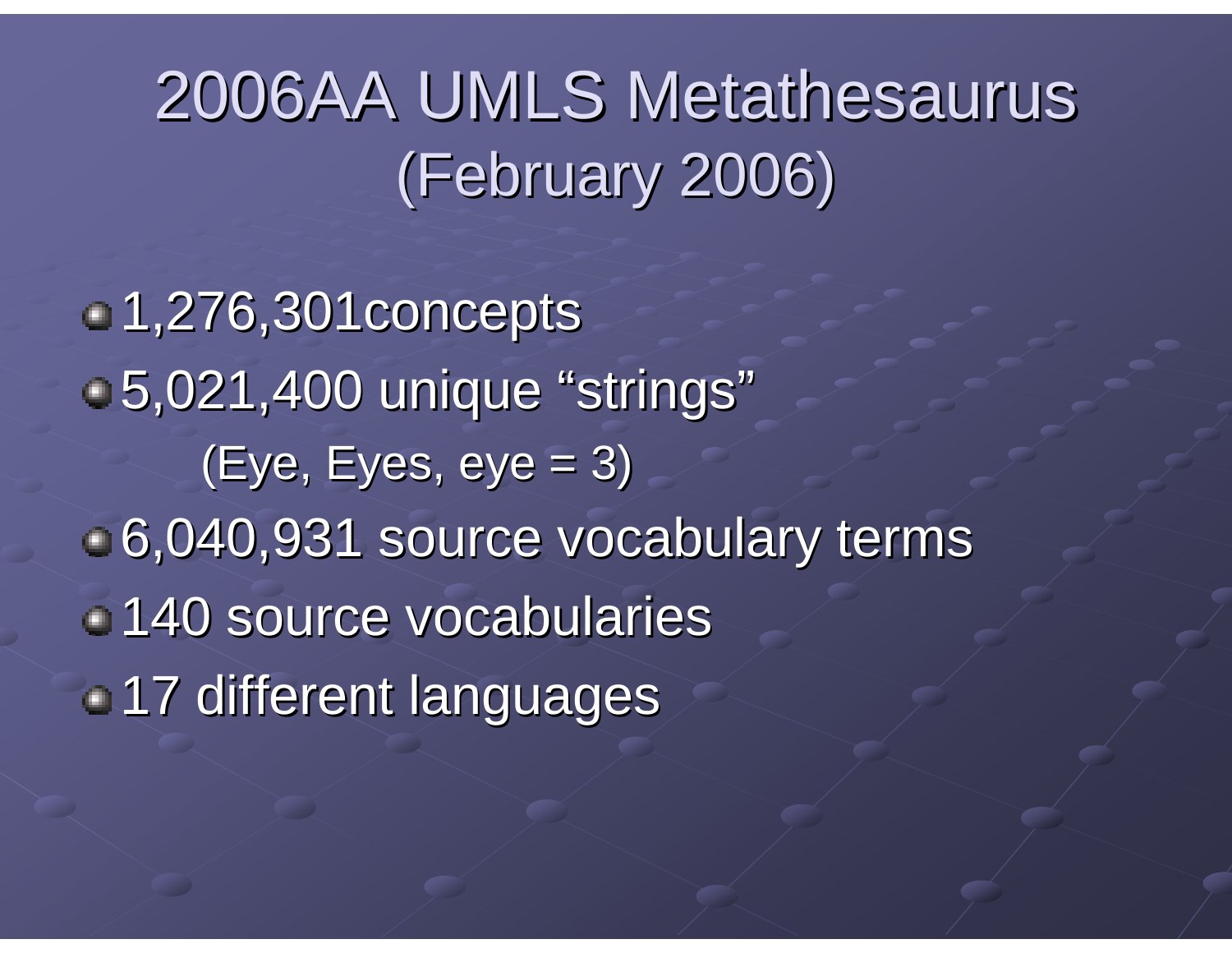### New Metathesaurus Tools

### **MRCXT Builder**

- Provides contextual or hierarchical relationships to facilitate the construction of user displays
- $\blacksquare$  Allows users to produce a custom MRCXT file from user's subset of the Metathesaurus
- $\blacksquare$  Replaces the large and unwieldy MRCXT file

### **RRF Subset Browser**

Allows users to search, view and print custom subsets of the Metathesaurus stored on their local computers or networks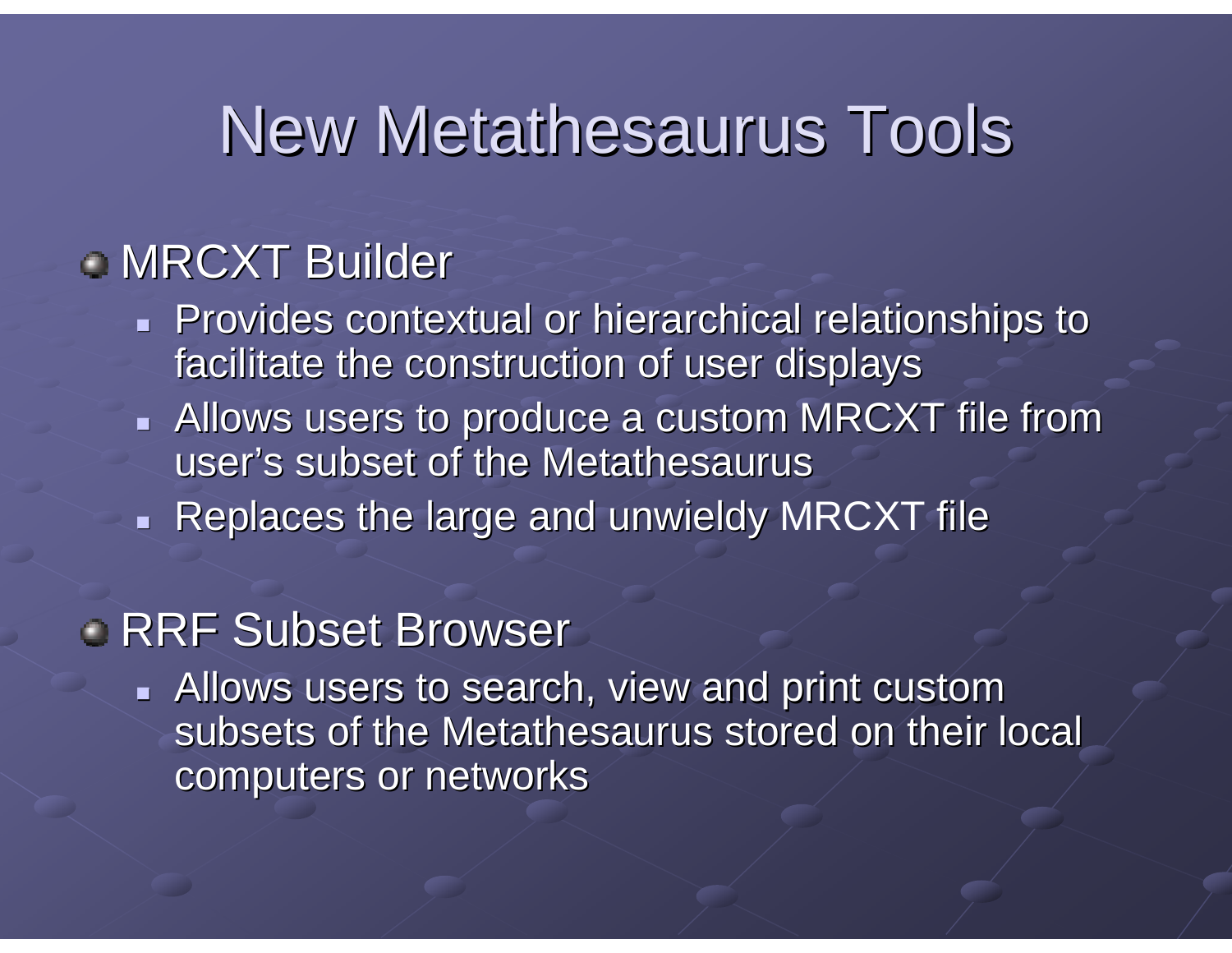### UMLSKS

### New version in the works

 $\mathbf{r}$ Back end - implementing Web Services to make it easier for people to access the system (XML based)

- **Front end** 
	- **Portals allow users to customize their view of the** Metathesaurus
	- **Search Metathesaurus on NLM server or local Search Metathesaurus on NLM server or local** subset
- Beta version available summer 2006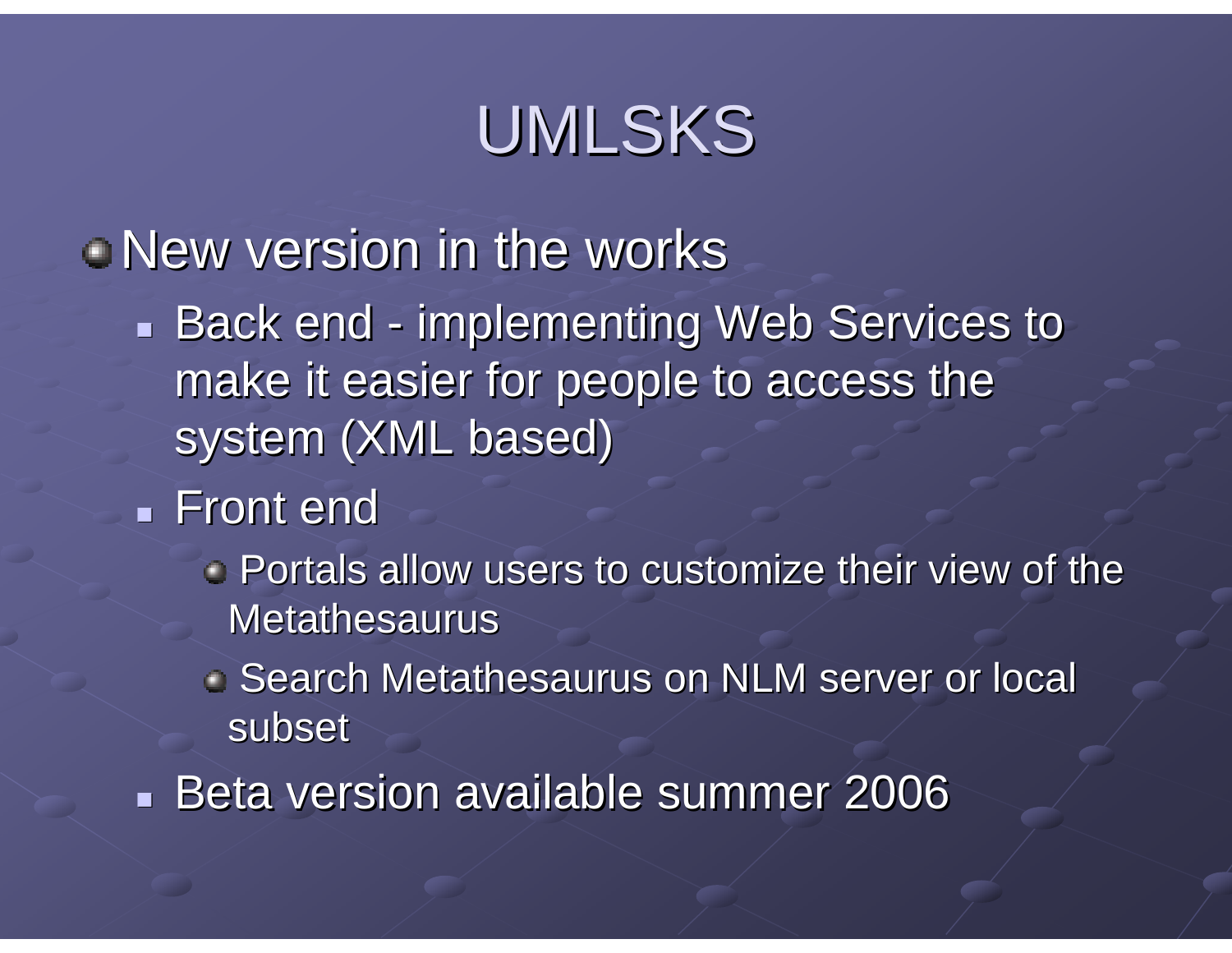# New UMLSK

| Bookmarks Tools Help<br>Go.<br>Edit |                                                                                                                  |                    |                   |
|-------------------------------------|------------------------------------------------------------------------------------------------------------------|--------------------|-------------------|
| $\cdot$ $\rightarrow$ $\sim$        | http://listic1.nlm.nih.gov:6080/uPortal/tag.9472e090f57810e8.render.userLayoutRootNode.uP?uP_sparam=tab8tab=6/ * | $\circ$ Go $\circ$ |                   |
|                                     | etting Started by Latest Headlines   UMLSKS Login Service   Local Tree   Daily Kos; Oh really                    |                    |                   |
|                                     | Home                                                                                                             | $\bullet$ Help     | <b>a</b> Log Of   |
|                                     | <b>UMLS Knowledge Source Server (UMLSKS)</b>                                                                     |                    |                   |
|                                     | Home Metathesaurus SPECIALIST Lexicon Semantic Network a other portlets News                                     |                    |                   |
| Ilo, Vivian Auld                    |                                                                                                                  |                    |                   |
| ocumentation                        | <b>Metathesaurus</b>                                                                                             |                    | Change Content    |
| verview                             | Metathesaurus Seach : Auto Suggest                                                                               |                    |                   |
| equently Asked Questions            | Enter term                                                                                                       |                    |                   |
| <b>MLS Documentation Set</b>        | Term:                                                                                                            |                    |                   |
|                                     | OK.                                                                                                              |                    |                   |
|                                     | <b>BasicConceptRRF Portlet</b>                                                                                   |                    | 90                |
|                                     | No Search performed yet                                                                                          |                    |                   |
|                                     | <b>SourceContext Portlet</b>                                                                                     |                    | $\Theta$ $\Omega$ |
|                                     | No Search performed yet                                                                                          |                    |                   |
|                                     | <b>RelationShipsRRF</b>                                                                                          |                    |                   |
|                                     | No Search performed yet                                                                                          |                    |                   |
|                                     | CooccurrenceInfo                                                                                                 |                    | GQ                |
|                                     | No Search performed yet                                                                                          |                    |                   |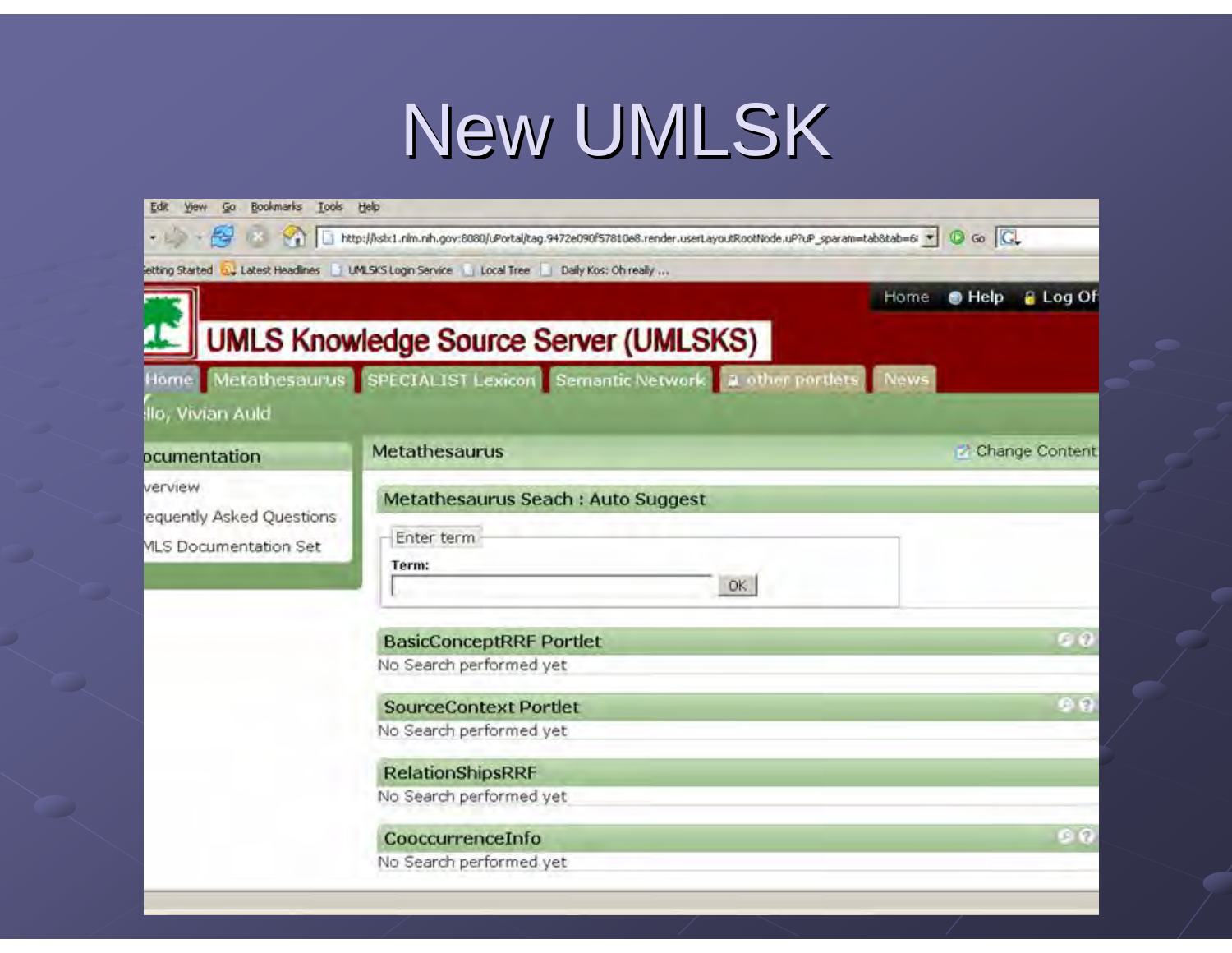# New UMLSKS

| $\rightarrow$ $\rightarrow$ $\rightarrow$ | http://listict.nlm.nh.gov:8080/uPortal/portlet-params@uP_portlet_action%253Dtrue%2526uP_view_target%253D9@p *<br>$\circ$ Go $ G_r$<br>M.                                                                                                                                                                                                                          |  |  |  |  |
|-------------------------------------------|-------------------------------------------------------------------------------------------------------------------------------------------------------------------------------------------------------------------------------------------------------------------------------------------------------------------------------------------------------------------|--|--|--|--|
|                                           | letting Started Latest Headlines<br>Local Tree<br>Daily Kost Oh really                                                                                                                                                                                                                                                                                            |  |  |  |  |
| Questions                                 | <b>Metathesaurus Seach : Auto Suggest</b>                                                                                                                                                                                                                                                                                                                         |  |  |  |  |
| tion Set                                  | Enter term                                                                                                                                                                                                                                                                                                                                                        |  |  |  |  |
|                                           | Termi                                                                                                                                                                                                                                                                                                                                                             |  |  |  |  |
|                                           | DK.<br>bane mineral density                                                                                                                                                                                                                                                                                                                                       |  |  |  |  |
|                                           | <b>BasicConceptRRF Portlet</b>                                                                                                                                                                                                                                                                                                                                    |  |  |  |  |
|                                           | <b>E [ COOOS938 ] Bone Density</b><br>Definition:<br>B MeSH/A0031968<br>The amount of mineral per square centimeter of BONE. This is the definition used in clinical practice. Actual bone density would<br>E CRISP Thesaurus/A0474937<br>amount of bone tissue in a certain volume of bone.<br>Semantic Types:<br>Laboratory or Test Result<br>$\pm$ Atoms: (28) |  |  |  |  |
|                                           | <b>SourceContext Portlet</b>                                                                                                                                                                                                                                                                                                                                      |  |  |  |  |
|                                           | Contexts (7)<br>E-Alcohol and Other Drug Thesaurus/0000001729 bone mineral density Cxt 1<br>E CRISP Thesaurus/2715-3972 bone density Cxt 1<br>B Ancestors<br>S CRISP Thesaurus<br><b>El Sanatomy</b><br>El Minusculoskeletal system<br>Sigheletal system<br>bone                                                                                                  |  |  |  |  |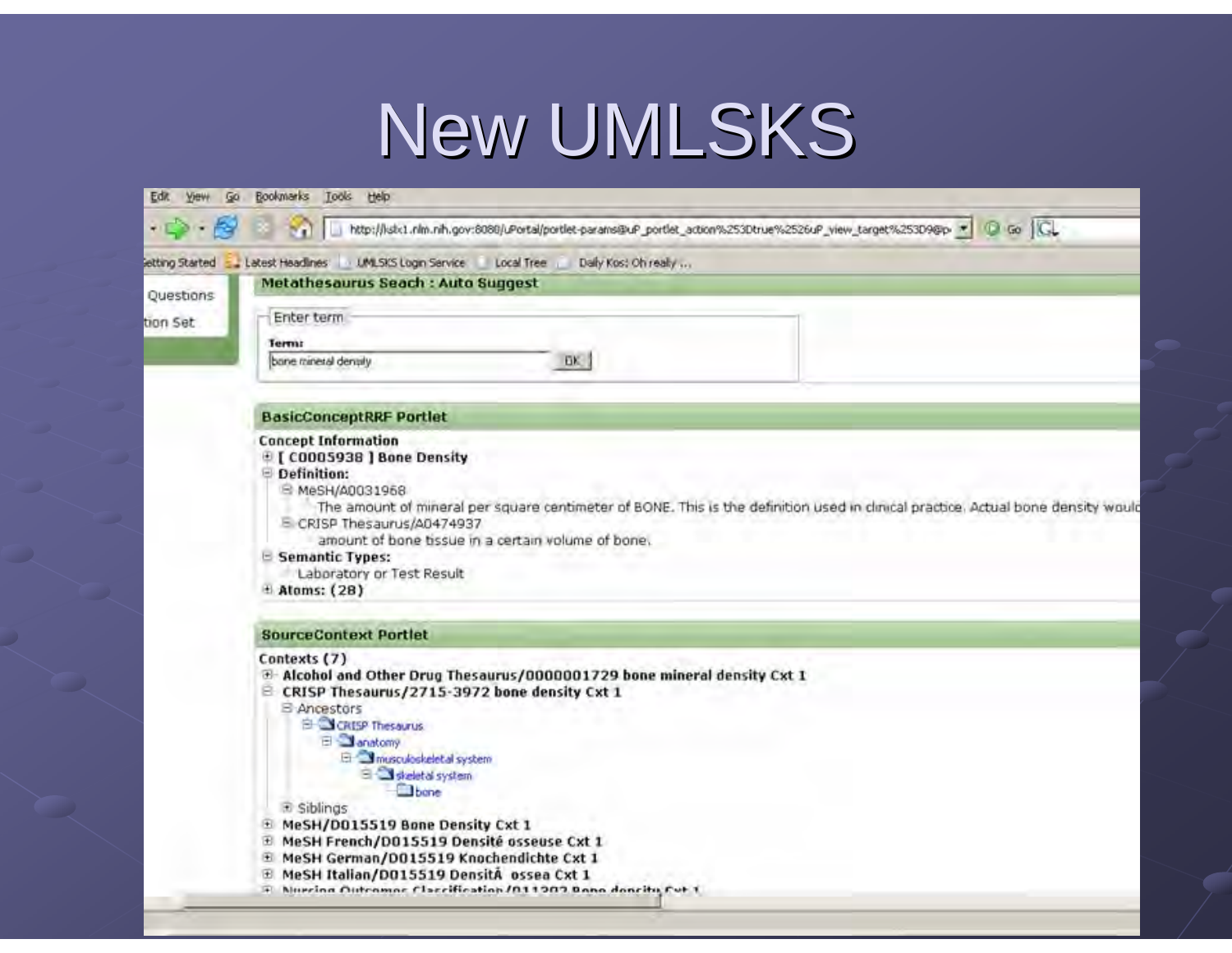# UMLS Annual Report Data

Results from first web sults from first web-based UMLS user annual report (calendar year<br>2004)

- Total number of valid responses: 1,427 (54% of the number of licensees as of December 2004)
- Top three types of affiliation: Academic (40%), Commercial (26%), Not-for-profit (11%)
- Top three types of main activity: Research + Education (42%), Software development (20%), Health care provider (17%)
- **Experience with UMLS: 53% have started using the UMLS (median** duration of usage =  $12$  months), 47% have not started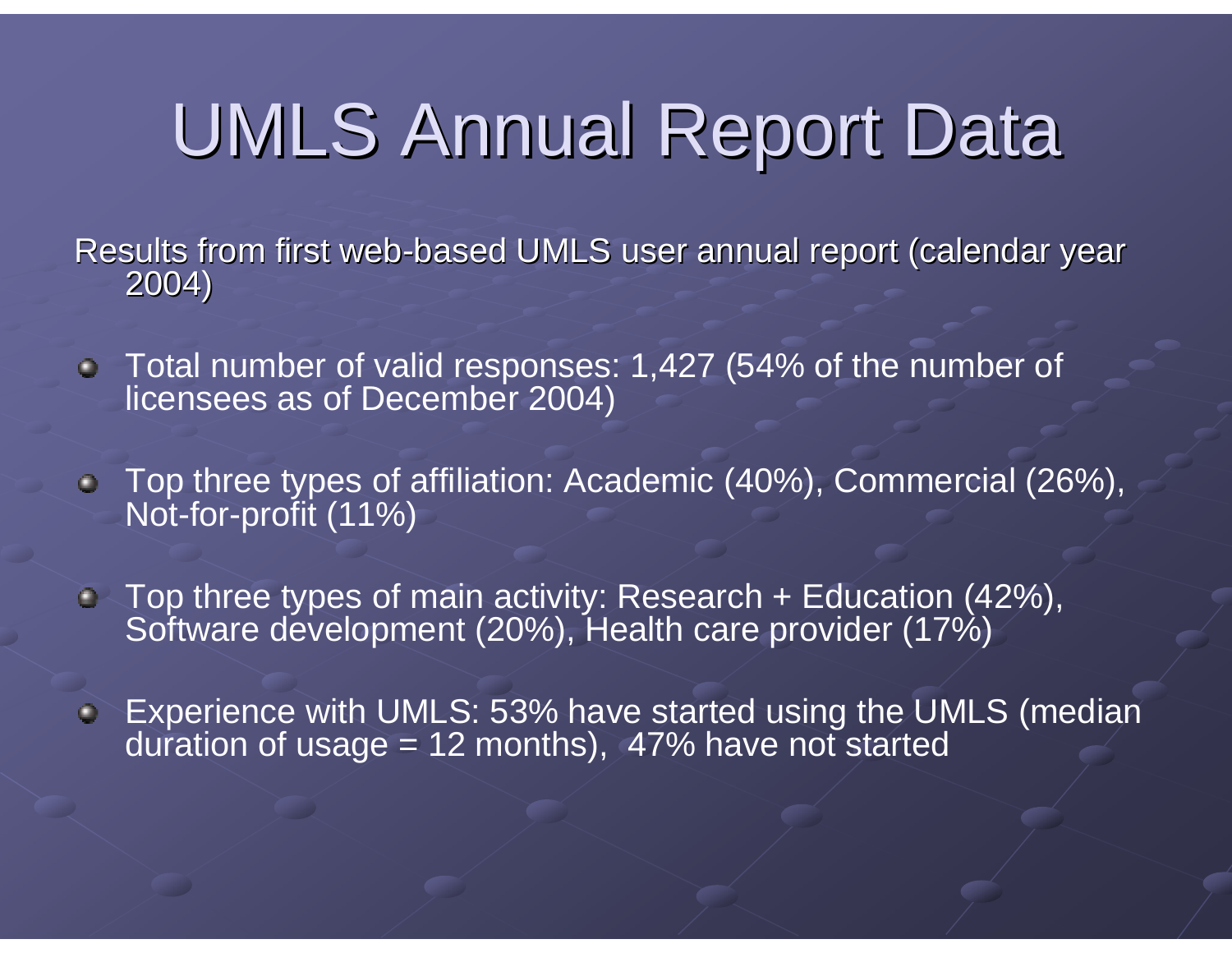### **UMLS Annual Report Data**

- Top three types of information that the UMLS is used to process (multiple answers allowed):
	- **Findings and diagnosis (55% of respondents)**
	- Procedures (34% of respondents)
	- Laboratory tests and reports (29% of respondents)

Top three uses of the UMLS (multiple answers allowed):

- Terminology research (53% of respondents)
- $\blacksquare$ Mapping between terminologies (35% of respondents)
- Creating own terminology (33% of respondents)

#### **Metathesaurus terminologies used:**

| <b>Everything</b>          | 47%        |
|----------------------------|------------|
| SNOMED CT only             | <b>24%</b> |
| • Category 0 only          | 12%        |
| • SNOMED CT and Category 0 | 8%         |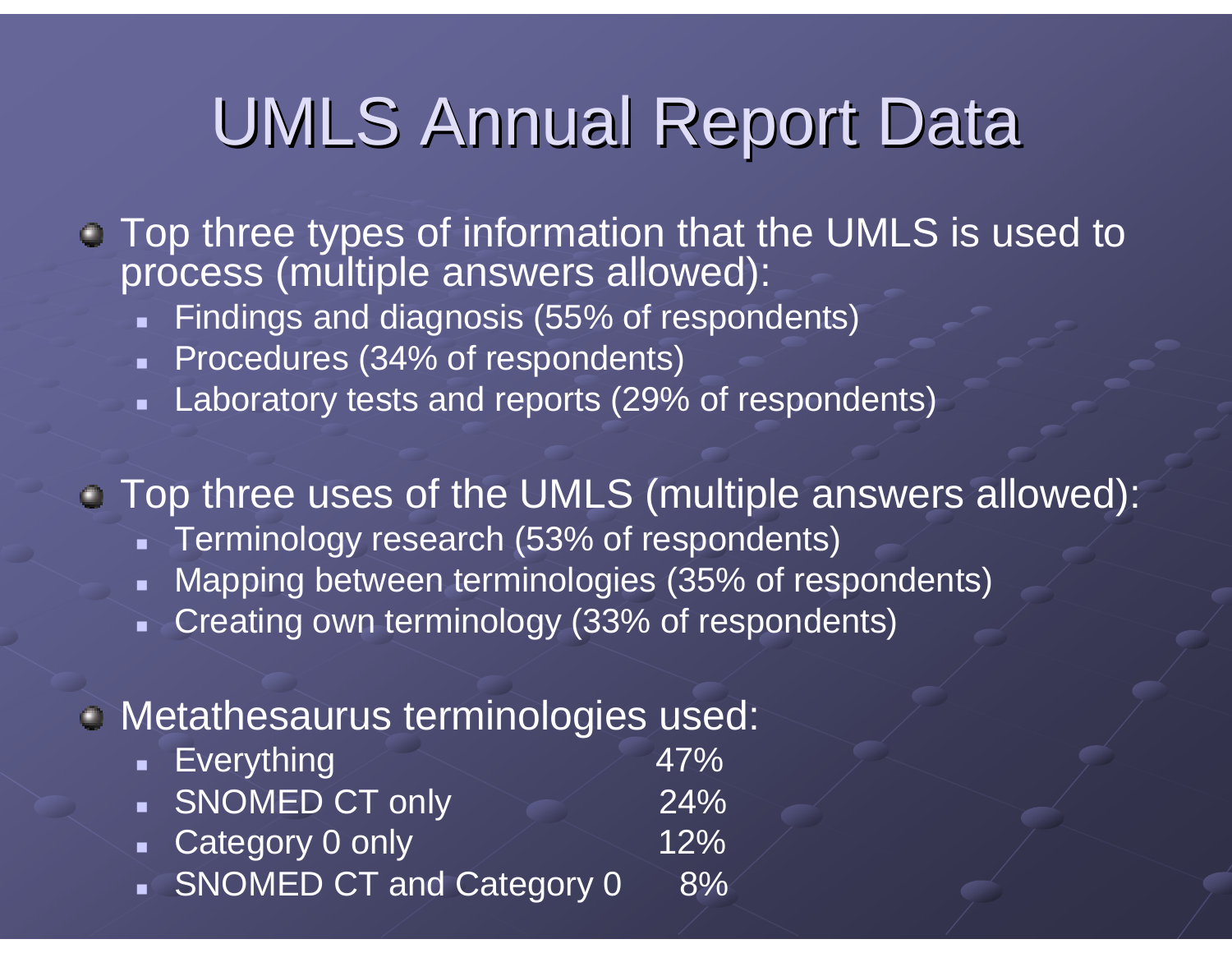### **RxNorm Update**

 $\blacksquare$  Monthly releases currently available

Increased number of RxNorm standard Increased number of RxNorm standard names by 28% to 111,000 names by 28% to 111,000

 $\blacksquare$  Maintaining harmony with UMLS Metathesaurus

**Continuing to improve process & product code**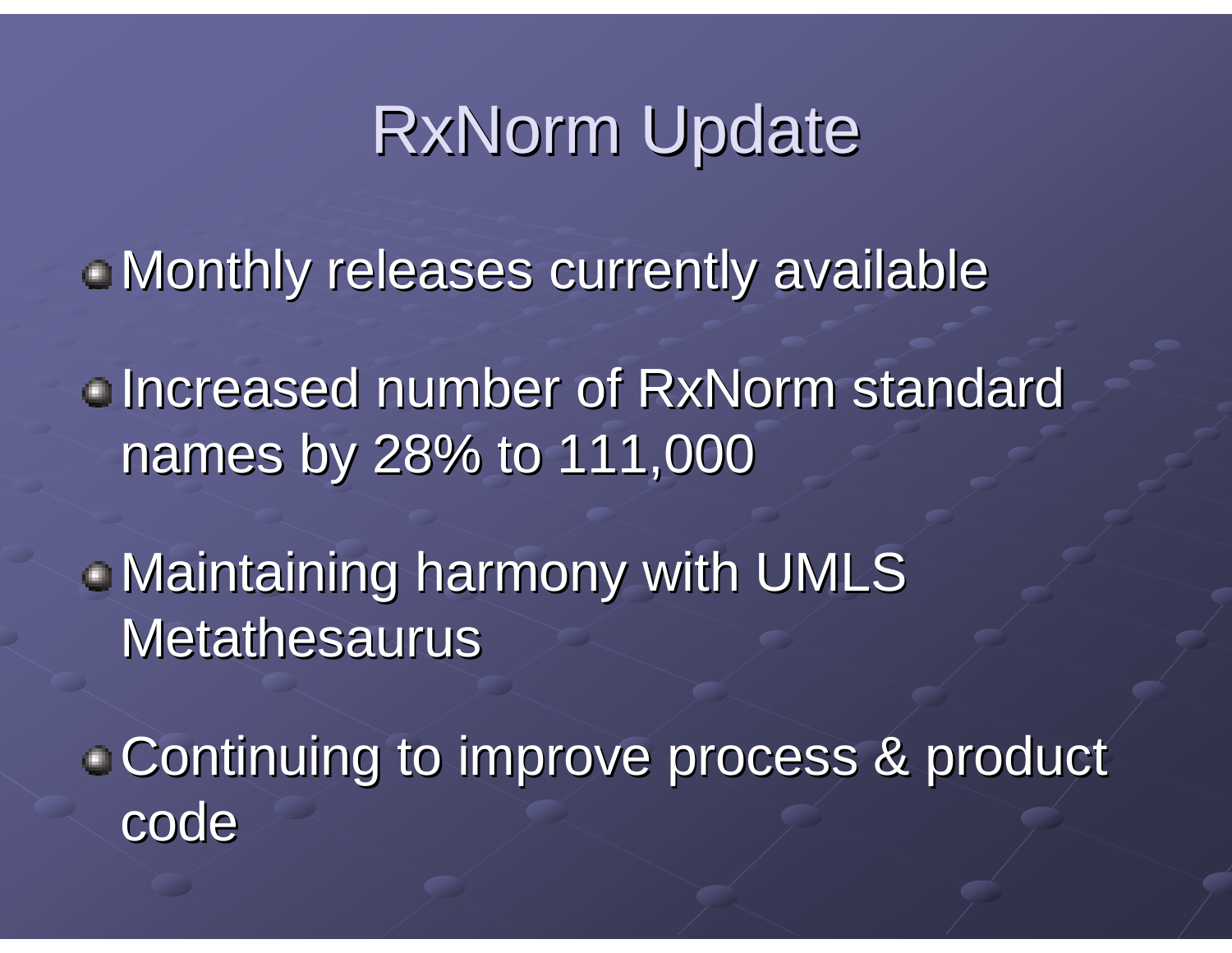### RxNorm – Plans for 2006

 $\blacksquare$  Weekly releases available by end of year

- **Establish link between DailyMed and RxNorm** thus making the FDA the primary source for updated drug information in RxNorm updated drug information in RxNorm
- **Establish tighter integration for more rapid** inclusion of RxNorm data in the UMLS Metathesaurus
- **Continue improving quality assurance** procedures and data integrity within RxNorm procedures and data integrity within RxNorm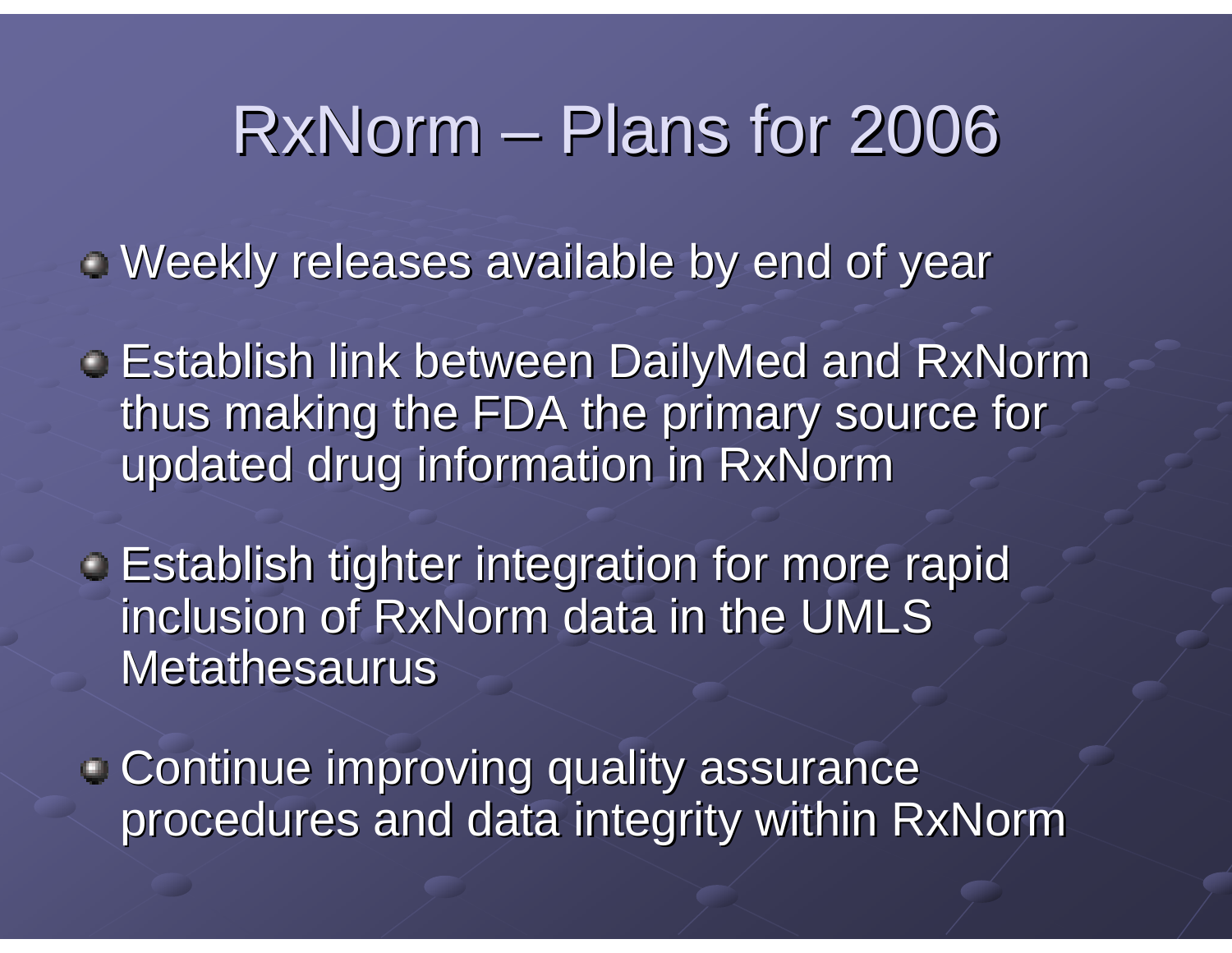### $RxNorm - Plans$  for 2006

**Continue improving coverage of drug** delivery/dispensing devices and multivitamins within RxNorm

**Expand RxNorm to cover over-the-counter** medications based on information supplied by selected sources

**Assist with MMA pilot testing of RxNorm** as needed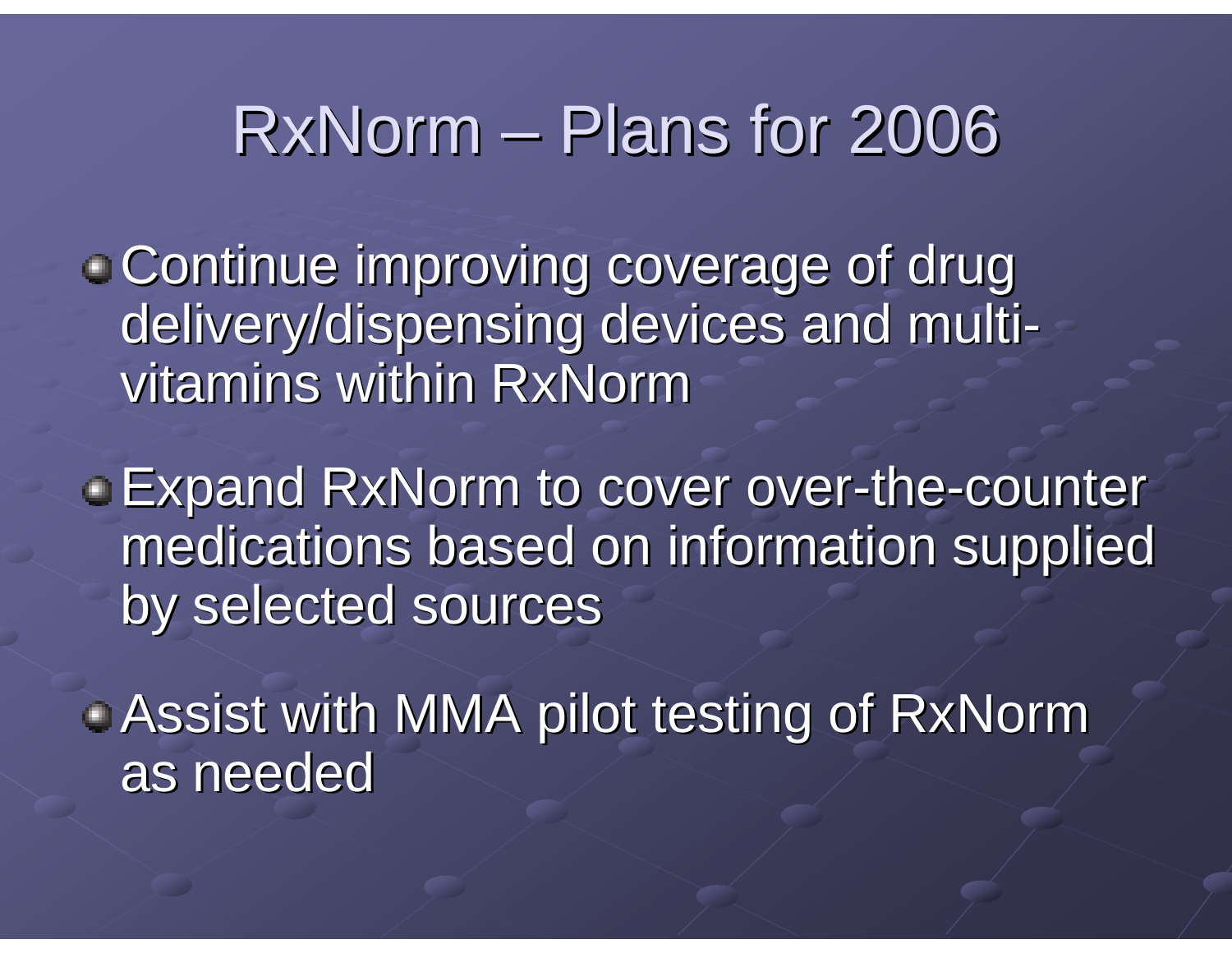# DailyMed



#### DailyMed provides high quality information about marketed drugs.

Drug labeling on this Web site is the most recent submitted to the Food and Drug Administration (FDA) and currently in use; it may include strengthened warnings undergoing FDA review and minor editorial changes.

| <b>Options</b>                     |  |
|------------------------------------|--|
| <b>P</b> Home                      |  |
| <b>F-1E-mail Label Information</b> |  |
| Downloads                          |  |
| RSS Notify of Updates              |  |
| Contact Us                         |  |
| <b>Additional Resources</b>        |  |
| Report Adverse Event               |  |

At the present time this Web site does not contain a complete listing of labels for approved prescription drugs.

Search By Drug Name:

ABCDEEGHIJKLMNOPQRSTUVWXYZAII

#### **About DailyMed**

DailyMed provides high quality information about marketed drugs. This information includes FDA approved labels (package inserts). This Web site provides health information providers and the public with a standard, comprehensive, up-to-date, look-up and download resource of medication content and labeling as found in medication package inserts.

Other information about prescription drugs may also be available. NLM regularly processes data files uploaded from FDA's system and provides and maintains this Web site for the public to use in accessing the information. Additional information about medicines is available on NLM's MedlinePlus Web site http://www.nlm.nih.gov/medlineplus/medicines.html.

Copyright, Privacy, Accessibility U.S. National Library of Medicine, 8600 Rockville Pike, Bethesda, MD 20894 National Institutes of Health, Health & Human Services



GO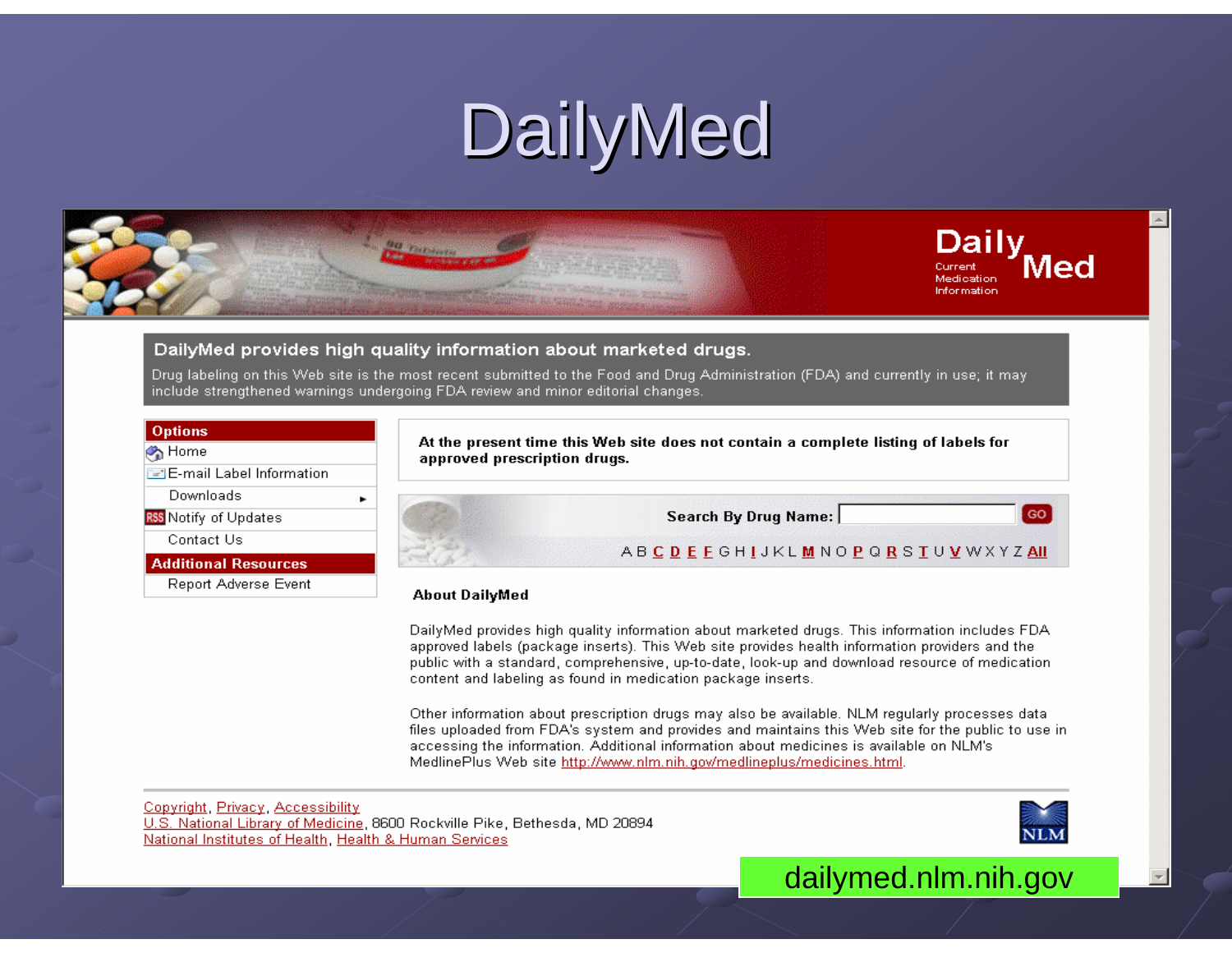### DailyMed

- Website designed to provide high quality  $\bullet$ information about marketed drugs
- Uses the Structured Product Label (SPL) from the FDA
- Note: DailyMed information intended for  $\mathbf \Theta$ prescribers and dispersers, not for patients.
	- $\blacksquare$ Information for Patients section is designed to tell prescribers how to talk to their patients about the drug.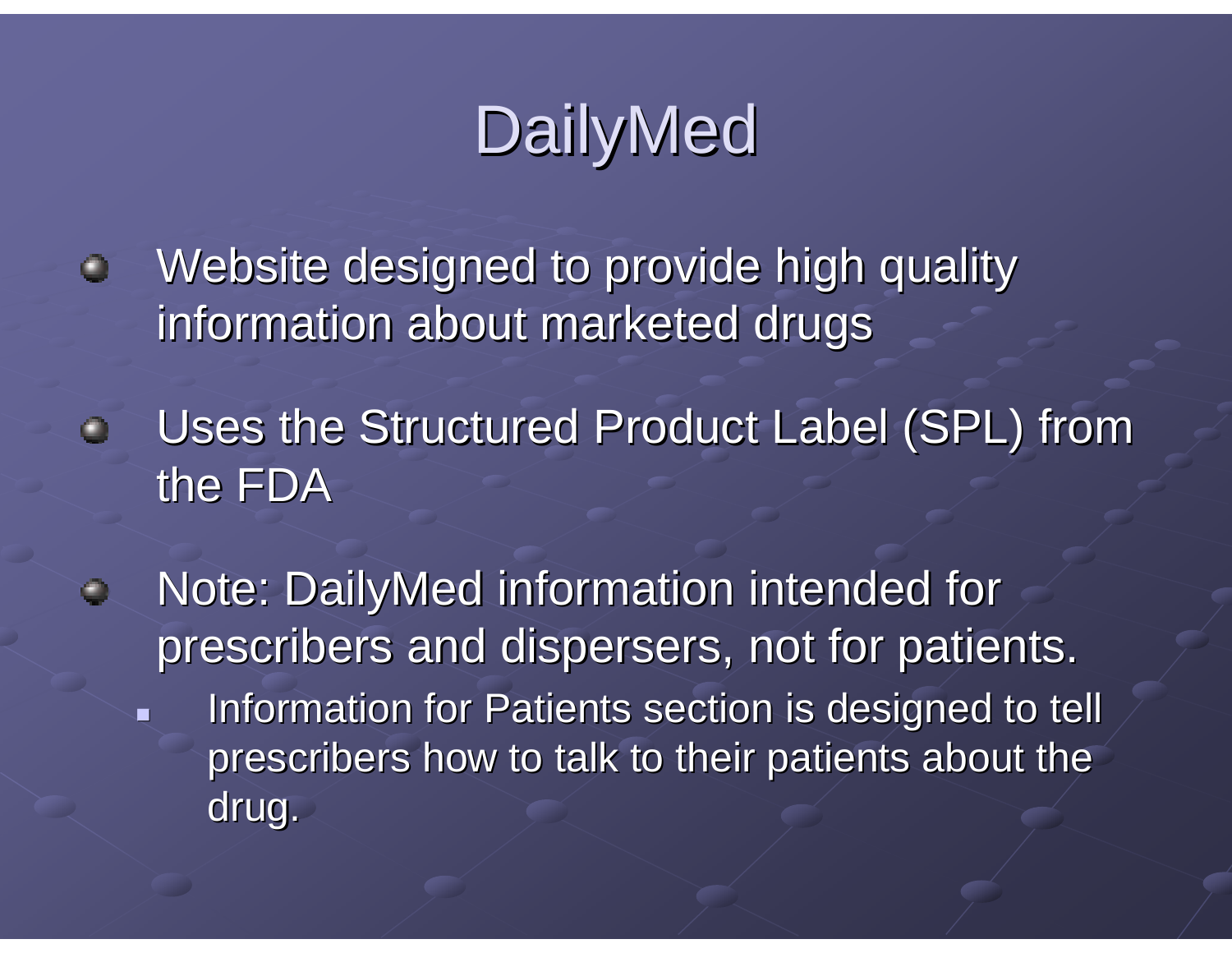### DailyMed

- **Site went live in November 2005**
- **Currently contains 10 labels**
- Expect to have a complete set (~4,500) by Expect to have a complete set (~4,500) by the end of the year

Will establish links to the published Will establish links to the published literature, ClinicalTrials.gov, and other relevant sources for each drug listed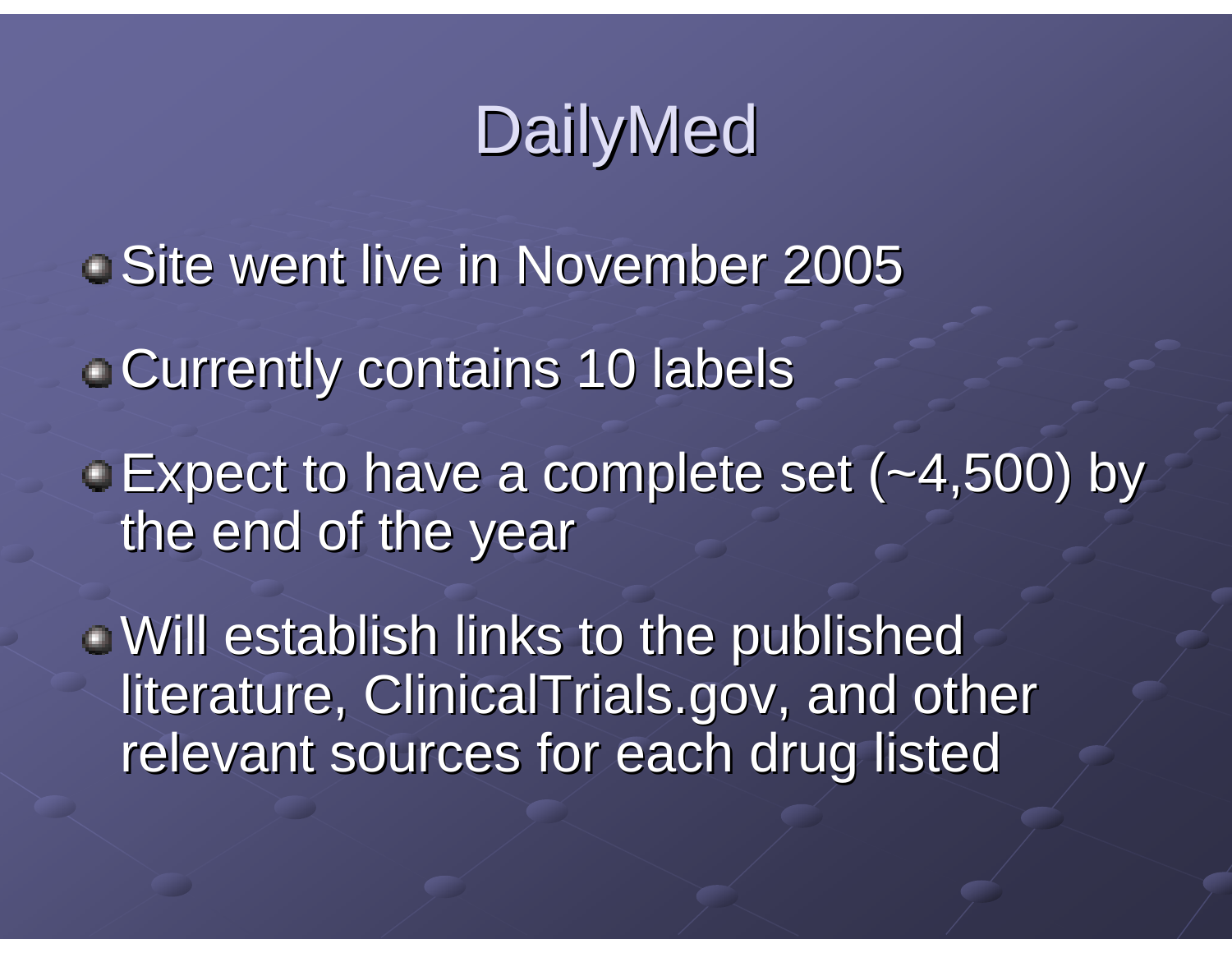### NLM- HL7 Contract Arrangement Awarded Sept. 2004

- Align HL7 message standard with CHI standard vocabularies ( vocabularies (*NLM-initiated) initiated)*
	- Specify which subsets of standard vocabularies are Specify which subsets of standard vocabularies are valid for particular message segments
	- Replace HL7-maintained lists of coded values with subsets of standard vocabularies, where feasible

**Create implementation guide(s) for transmitting Create implementation guide(s) for transmitting** an entire Electronic Health Record between systems (on behalf of HHS)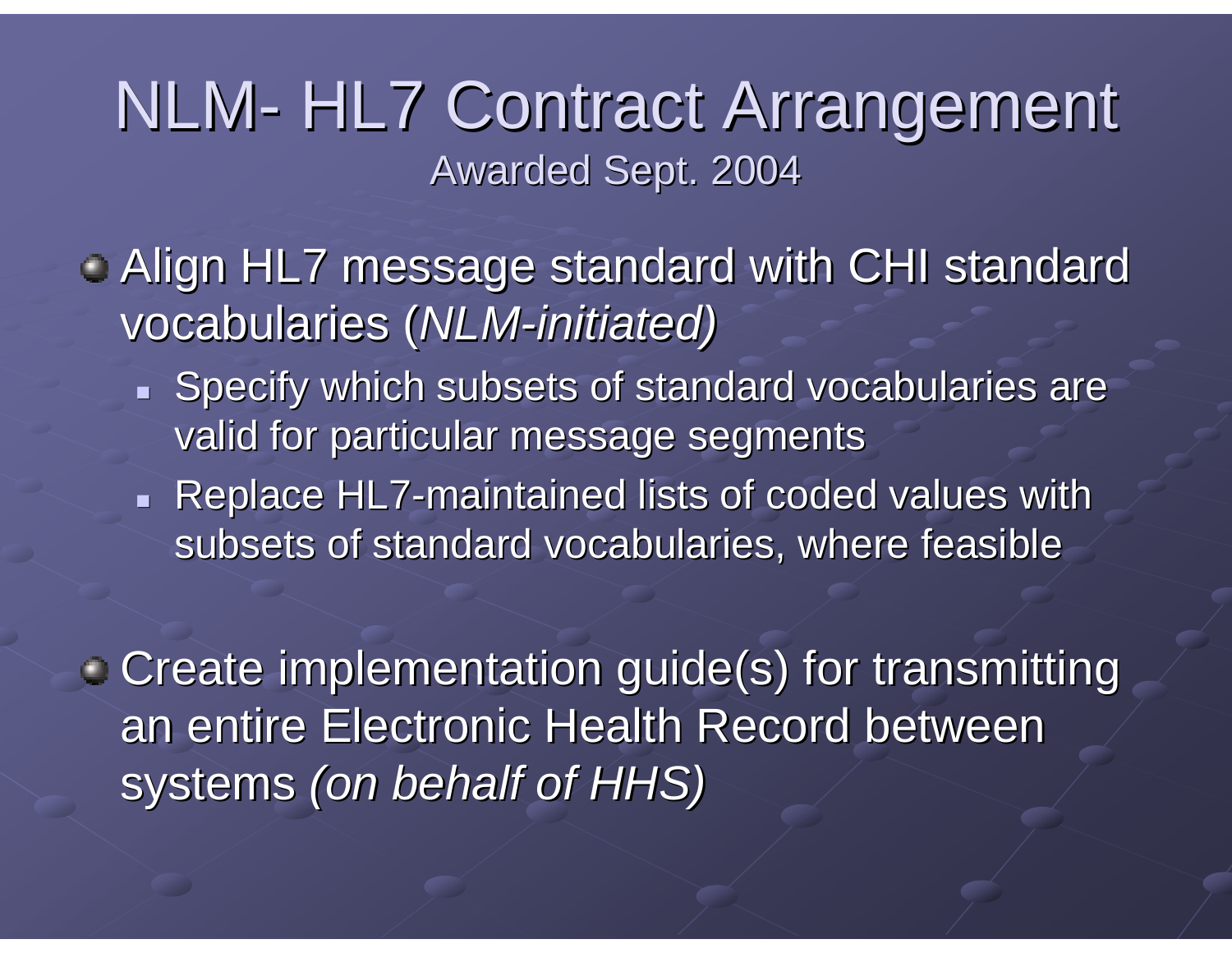- Mapping Projects planned/underway CHI standards → HIPAA code sets: ▪ SNOMED CT → ICD-9-CM, ICD-10-CM ▪ SNOMED CT → CPT
	- LOINC **→** CPT
- SNOMED CT  $\longrightarrow$  "other" vocabularies:
	- $\blacksquare$  Medical Dictionary for Regulatory Affairs (MedDRA)
	- **International Classification of Primary Care (ICPC)**
	- Medcin
	- Nursing Vocabularies (NIC, NOC, NANDA)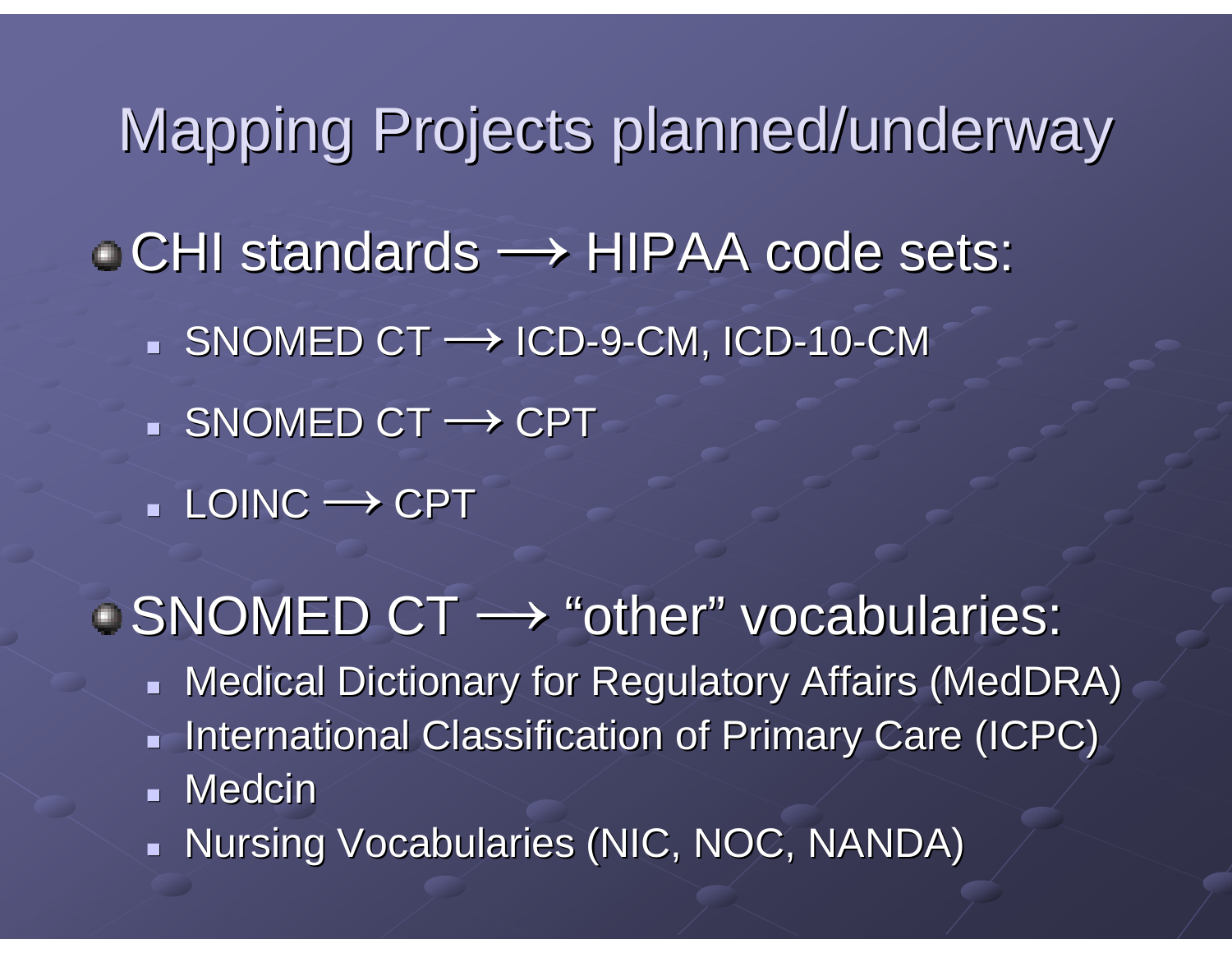### Key NLM Assumptions about Mappings

**• Participants must include:** 

- Producers of vocabularies on both ends; prospective users and recipients of the output, e.g., health care providers, payers, as testers and validators
- Mapping may/will prompt changes/corrections to content and adjustment to update schedules
- Mappings must be updated every time either end is updated
- Mappings will be distributed in the UMLS (not Mappings will be distributed in the UMLS (not exclusively); use will be governed by terms applicable to both ends
- Mapping is still an R & D problem  $\blacksquare$ - it will take iteration to build highly functional maps. Alignment of update schedules is critical.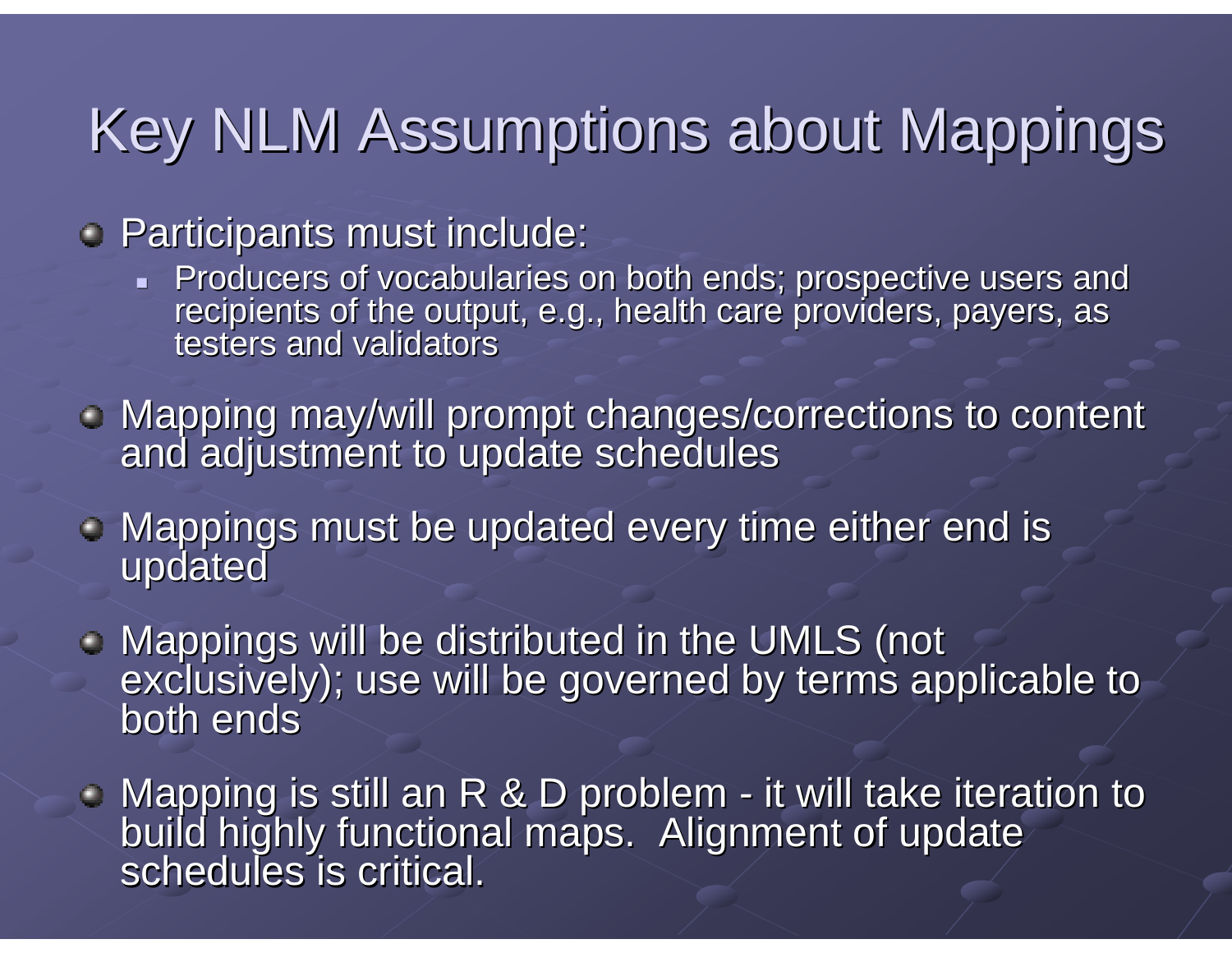## Acknowledgement

Thanks to AHRQ and HHS Office of the Secretary for their assistance funding these projects